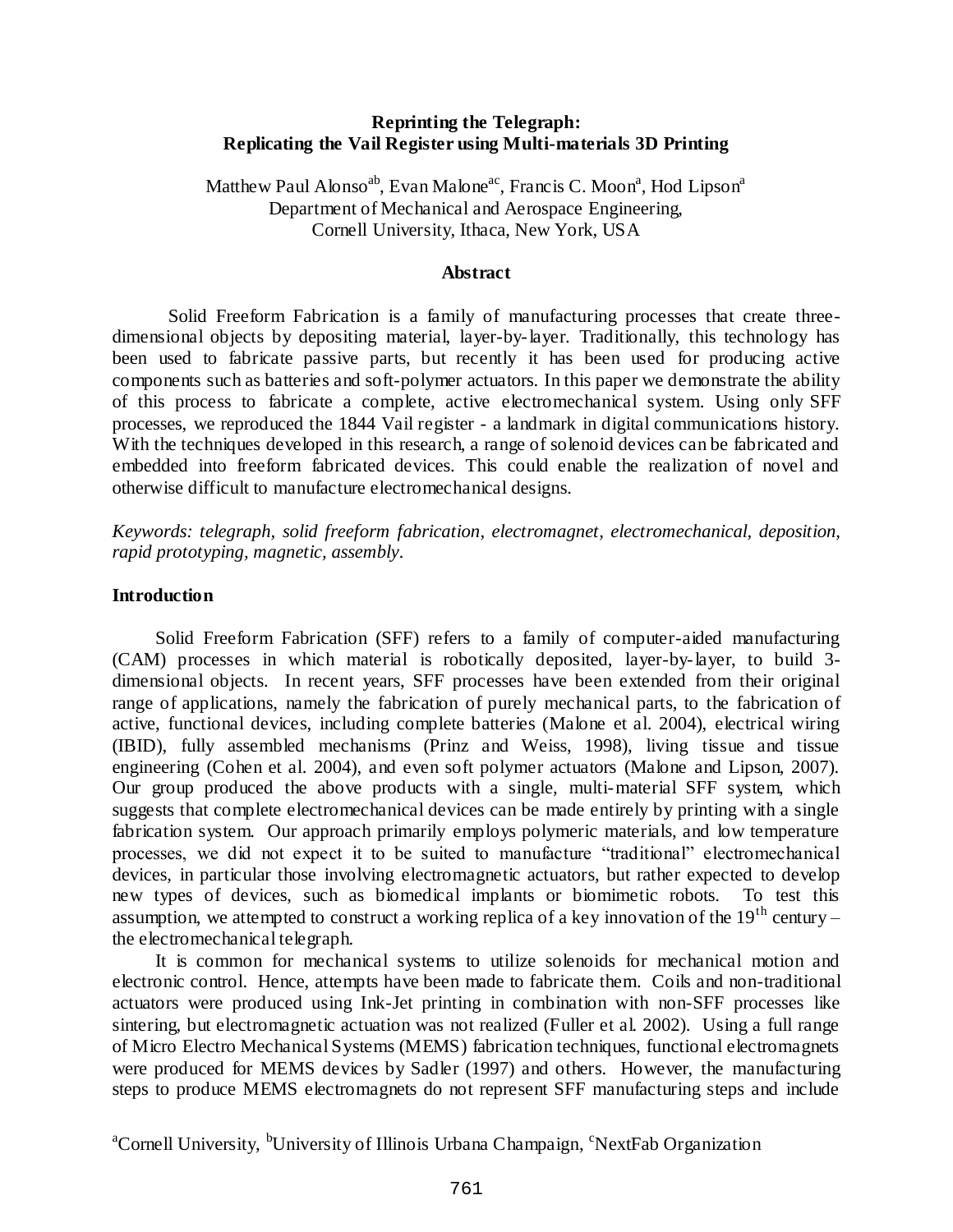chemical vapor deposition and evaporation, electroplating, and photolithography. This paper presents a method of producing complete electromagnets from common materials entirely within a single SFF system, and then demonstrates their utility in a printed and functional complex electromechanical device - a replica of a landmark integrated telegraph receiver and recorder. While the replica was made with SFF, three components were added post manufacturing. This included a power source and connections, ink tip for printing, and counterweights on the recording arm.

## **Background**

In 1844, Samuel Morse and Alfred Vail used the Vail register (Casale 2001), the landmark integrated telegraph receiver and recorder, to receive the Morse coded, electronically transmitted message "What Hath God Wrought". This breakthrough arguably marks the start of the digital communications era. The Vail register contains four components: a structural base and frame, a clock mechanism to feed paper, a lever mechanism for printing, and two electromagnets for actuation. Its construction included wood, brass, and  $\sim$ 16 gage copper wire. In its original construction, the mechanical components were machined using steam powered lathes and mills. The electromagnets and batteries were made by hand as described by Vail (1845), which included manual winding and insulation of the wire. This early digital device was on the forefront of technology during a time when electricity was still a new concept, as Vail (1845) describes in his details of the register. We therefore consider replicating the register as a fitting challenge for the emerging digital technology of Solid Freeform Fabrication of complete electromechanical devices.

We employed two SFF systems in this research. The first is a multi-material and multiprocess system *Figure 1(A)*, purpose-built in our laboratory for research into SFF of complete functional devices. It includes a syringe tool and molten extrusion (FDM) tool. The syringe tool, *Figure 1(B),* typically deposits semi-fluid materials that form a solid after curing, in streams that can be varied from .25-2mm in diameter. The FDM tool, *Figure 1(C),* feeds 3.125mm wire materials into a heated nozzle at up to 325ºC, depositing a ~.25mm diameter filament. The second is a commercial SFF machine, the Stratasys Dimension SST 768 Series (*Figure 1(D),*  Stratasys, Inc.), which also utilizes FDM to deposit acrylonitrile-butadiene-styrene (ABS) plastic, *Figure 1(E)*.



**Figure 1: 3D-Printing Tools:** (a) Multi-material SFF platform comprising a Cartesian gantry with deposition tools; (b) Syringe deposition tool (c) wire-feed deposition tool (d), Stratasys Dimension internal print chamber.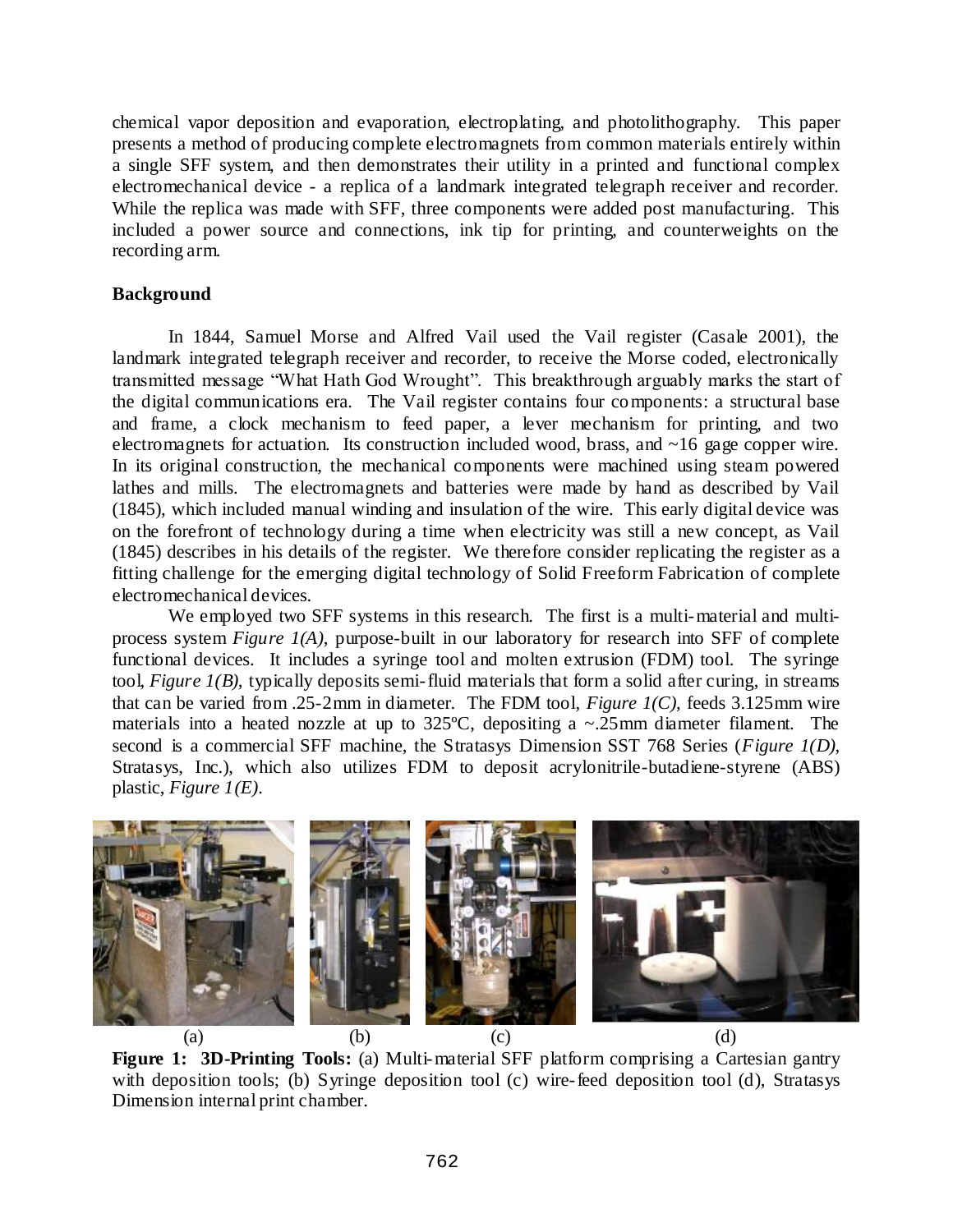### **Freeform Fabrication Experiment**

The emphasis of this research was to demonstrate that freeform fabrication could produce a functional replica of a complex electromechanical device originally manufactured via traditional processes. The most significant challenge was freeform fabricating a complete electromagnet capable of macroscopic actuation force – something never before achieved, requiring a multi-material SFF system. We decomposed this challenge into the identification and formulation of materials that are compatible with our multi-material research system while retaining electromagnetic functionality and tuning manufacturing process parameters to achieve the design requirements.

The initial intent of this project was to fabricate the entire register with only the multimaterial research system. Preliminary versions of the components were produced using this system as demonstrated in *Figure 2* by the base structure, core material deposition, the electromagnet base layer, and with the electromagnetic coil added. Since the SFF of the electromagnet is of greater research significance, it was decided to dedicate the multi-material research system to that goal, and therefore the majority of the structural and mechanical mechanisms (e.g. clock mechanism for paper feed) were produced using the Stratasys. The components made by the two systems were then manually assembled into the final device.



**Figure 2: Printed components:** (a) Base structure of the Vail register replica as printed by the Stratasys and the multi-material fabricator; (b) Three-layer electromagnet during construction

### **Material Selection and Formulation**

Electromagnets require at least three material types: a conductor to make the coils which carry current and generate the magnetic field, an insulator to allow the coils to be densely packed without shorting, and a ferromagnetic core material to focus and amplify the magnetic field. Materials were selected based on compatibility with one of the two deposition processes (molten extrusion using wire feedstock and ambient-temperature syringe deposition) available in our SFF research system, functional performance, mutual thermal and chemical compatibility, and health and safety considerations.

Sn-Sb alloy (95% tin, 5% antimony) solder was chosen as the conductive material because it is available in wire form, it has a melting point (240ºC) compatible with our molten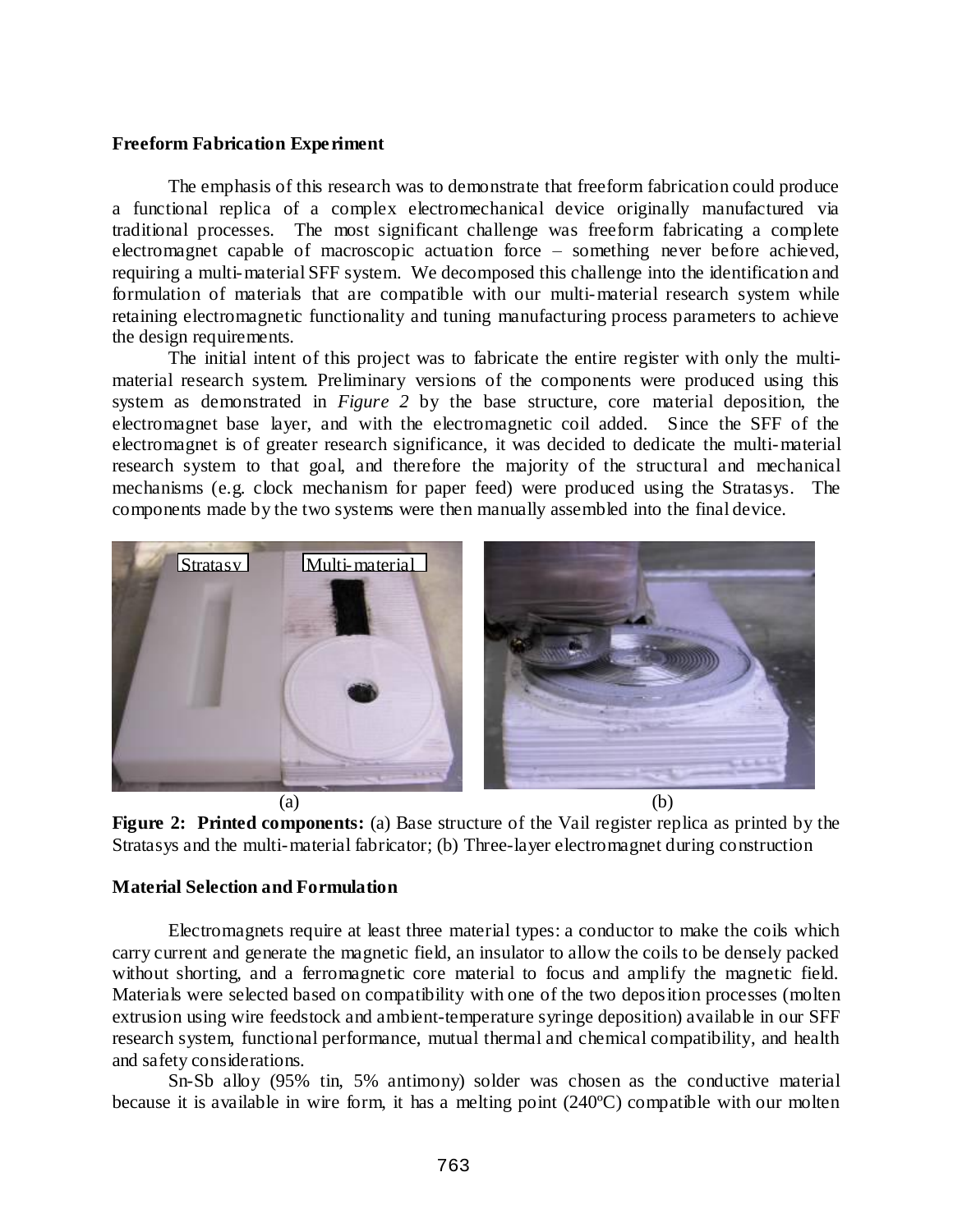extrusion tool, it has a high electrical conductivity relative to polymer-based conductive materials and inks, and has reduced health risks compared to lead solders. The presence of antimony also increases the material's ductility, allowing it to endure high strain. It was anticipated that this would aid in the continuous deposition process.

GE Silicone II – a commercial 1-part room-temperature vulcanizing  $(RTV)$  silicone elastomer, was selected as an insulating material. This material works very well with syringe deposition, and is chemically inert, an excellent electrical insulator, and tolerates high temperatures (200ºC). The solder also adheres very well to the silicone. Its drawbacks for this application are that it has low stiffness when cured, cure time of about 30 minutes every few layers and the production of ammonia and methanol during curing.

A ferromagnetic core material was formulated using iron powder that was manually mixed in lithium grease. The grease acted as a carrier fluid and allowed the iron to be deposited. Tests of syringe deposition and magnetic force generation revealed that the preferred formulation is 80.5% iron by weight. A higher concentration of iron yields higher magnetic force generation, but the viscosity becomes too large for the syringe deposition tool to dispense the material reliably.

All other components not essential to the electromagnetic actuation were created by the Stratasys system with ABS plastic.

### **Fabrication Methods**

The Vail register replica was fabricated in multiple steps, which demonstrated several achievements. The first step was producing a complete electromagnet, which begins with the deposition of a layer of coiled wire. Initial attempts to deposit within predefined silicone groves, which had the potential to create thin wires, were unsuccessful because the positional accuracy of the machine was affected during tool changes. During replica fabrication, we were also unsuccessful in printing directly on the ABS plastic because the solder does not adhere to this material. The end result was for the wire to be deposited on flat layers of silicone. A large number of design variations and deposition system parameter adjustments were required to eventually achieve a continuous coil.

The next challenge was stacking coil layers. This was achieved by laying down a layer of silicone over a printed coil with a designated area left bare for layer-to-layer connection. Then a joining layer of solder was added at the outer or inner ring of the coil depending on the orientation of the previous layer. The joining layer was added to increase the likelihood of the solder producing contact early in its deposition stage. Two more layers of silicone were deposited to ensure isolation of layers and then a new solder layer was deposited with the same winding direction but opposite radial direction of the previous layer (e.g. always counterclockwise, but outside to inside, then inside to outside. This was repeated as necessary. Due to inconsistencies during the tool change procedure, for a failed printed coil layer, the z-direction was manually tuned until a successful layer was produced. After stacking and connecting the layers, ferromagnetic material is deposited into the center of the coil stack, and then the entire electromagnet is sealed with a layer of silicone, *Figure 3(A).*

Due to interlayer connection reliability issues, and because three-layer coils generate sufficient force to actuate the register, we elected to complete this first replica of the register with fewer coils than the original. To maintain the same geometry for the overall machine, and to position our freeform fabricated coils adjacent to the lever mechanism, we deposit the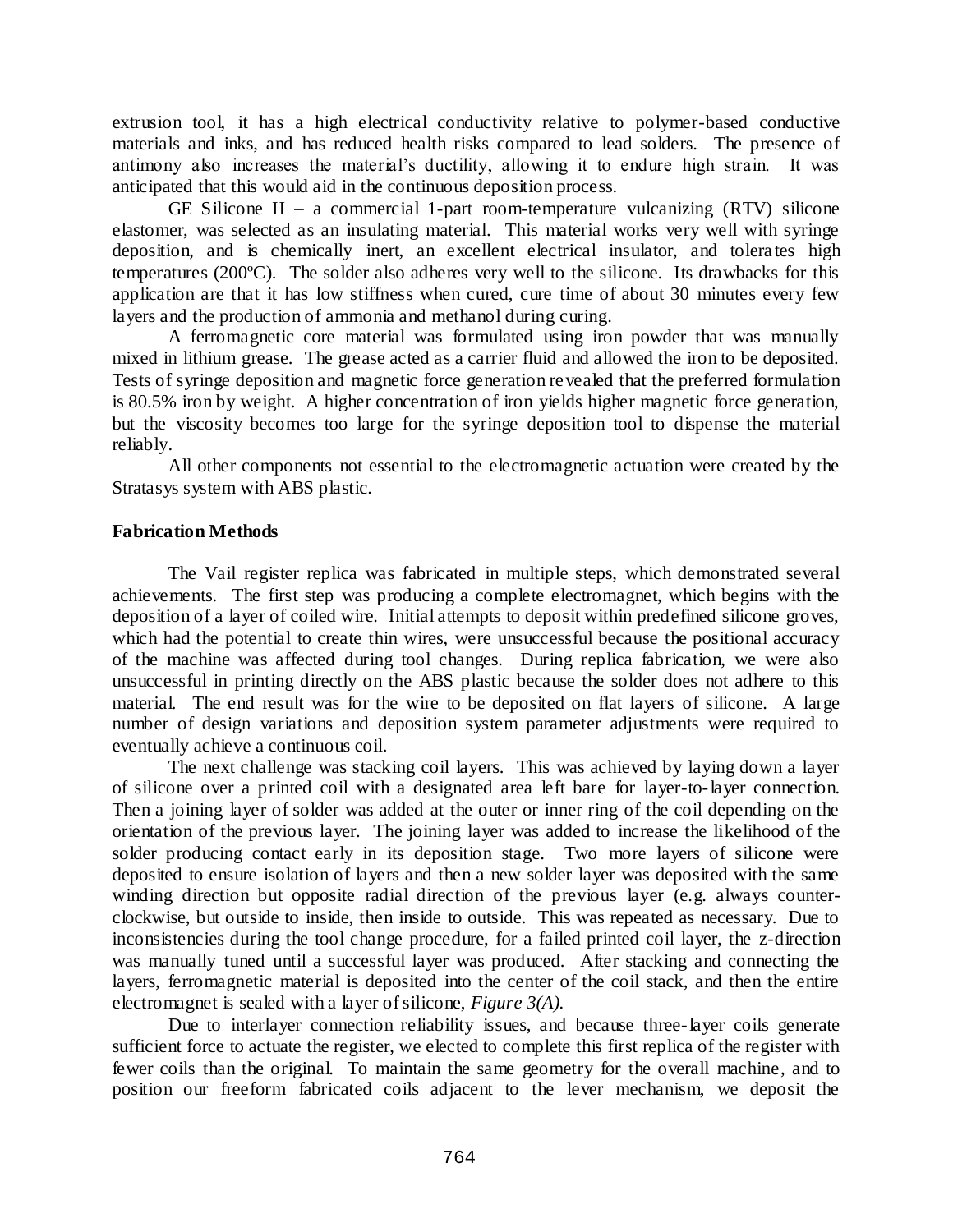electromagnet for the finished machine atop a stack of "false coils" – hollow ABS cylinders containing only ferromagnetic core material. *Figure 3(C)* shows the result of this endeavor. The "false" electromagnetic coils were stacked on the multi-material research system, which was then used to deposit core material into them to maintain a continuous core. The silicone, solder, and core material were then printed on the ABS to form the electromagnet as in *Figure 3(B)*. In order to create structural components suitable for magnetic attraction, the multiple material research system deposited material on components produced by the Stratysis. Silicone and core material were printed by the multi-material research system directly onto the ABS lever mechanism as shown in *Figure 4(C)*. The silicone coupled very well with the ABS material. To finish the device, the Stratasys-produced clock mechanism was hand assembled together with the electromagnet and lever mechanisms, wire leads were soldered to the electromagnet to allow connection to a power supply, and a Q-tip soaked in food coloring was inserted into the lever. Small permanent magnets were added to the lever mechanism to adjust its balance point. A roll of paper was cut with a lathe and knife to use in the machine as described by Alfred Vail (1845).

#### **Results and Discussion**

Functional electromagnets were created with a range of 14 to 20-turns with a wire diameter from .5 mm to .8 mm in layers of 11.44 cm<sup>2</sup>. *Figure 3* (A) demonstrates a 14-turn electromagnet. The longest length of continuous wire printed was two 20-turn layers printed side by side, which resulted in an estimated 4.3m of wire as shown in *Figure 3(B)*. This was estimated from a failed 20-turn coil producing 2.14m of wire. The coil was able to lift 2.5 grams with 7 amps applied.

The best electromagnet produced was three consecutively stacked layers of 20 turns each. This device had a total resistance of  $11.4\Omega$ . It should be noted that the connection was prone to breaking from heavy movement, twisting, and bending of the coil. Reliable connections were achieved at different instances, but in general the machine was not tuned to make reliable connections. This could be achieved with proper temperature, tool, and material tuning. The largest difficulty for both the connecting layers and single layers was controlling the z-height of the machine tool. The joining layer was added to correct this issue. Without this layer, it is unlikely for a wire to form until contact with the silicone. This relates to the molten metal properties, at a far distance from a build surface the material will bead before contacting the build substrate. This pooling of material prevents the solder from losing heat fast enough to form a wire, causing the device to appear to have a lower feed rate than required.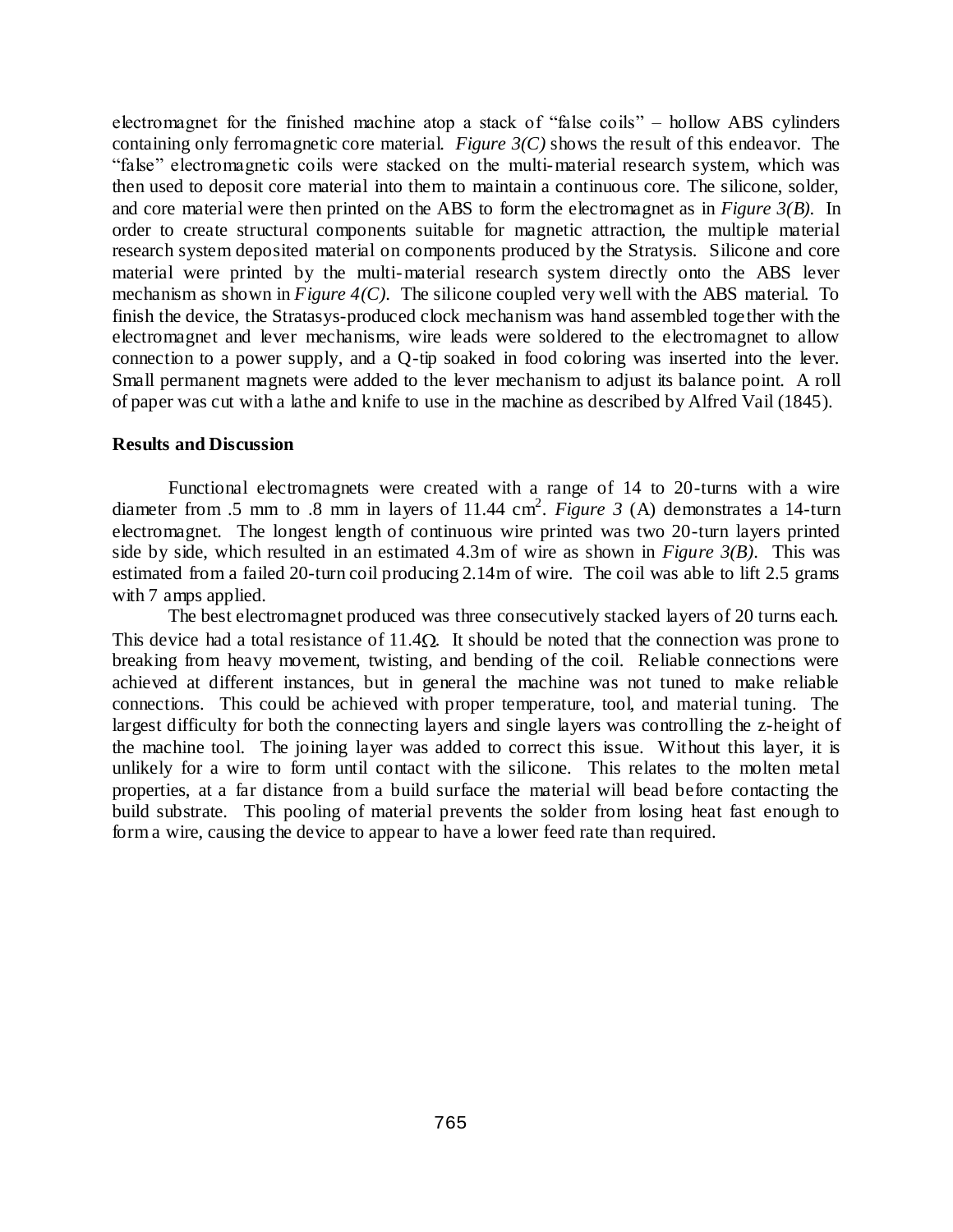

**Figure 3: Printed coils: (a)** Electromagnet consisting of 14 turns of .6-.7 mm diameter wire; (b) Demonstration of length, approximately 4.3m of coil with 0.5-0.7mm diameter wire; (c) Stacked ABS components with core material printed during stacking.

While in terms of length, the coil printed in *Fig 3b* was a significant build achievement, the coil printed in *Fig 2b* was removed and selected for telegraph actuation for its superior actuation characteristics. Current was then applied and the machine was actuated with an antique telegraph key, which controlled the flow of current to the electromagnet in order to send a message. The gear mechanism – originally intended to be gravity fed - was manually cranked, as sufficient weight control was not available. The modeled version and printed version of the machine is shown in *Figure 4*. The machine printed "What Hath God Wrought" in Morse code as shown in *Figure 5*.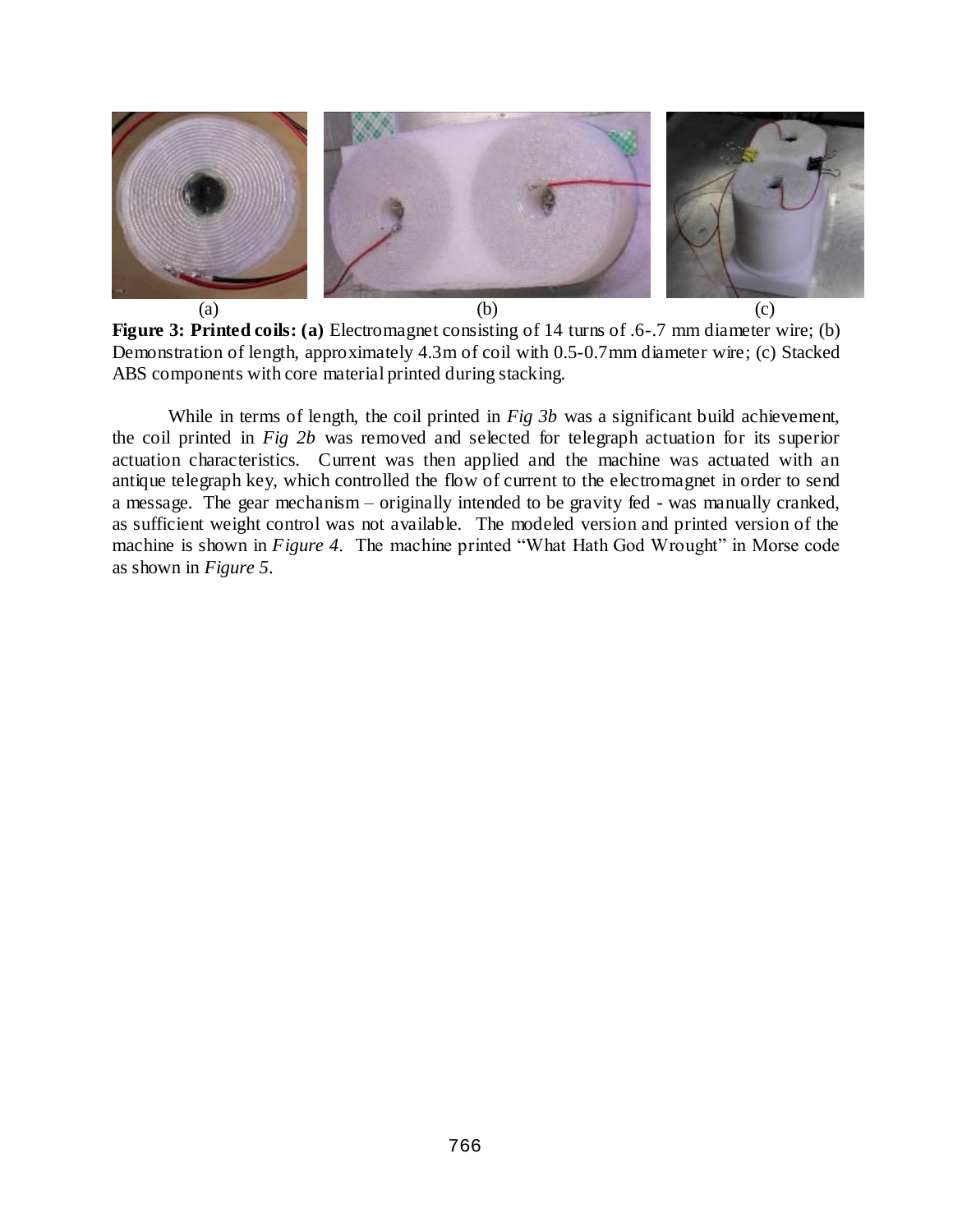





Figure 4: **The Vail Register:** (a) Original device; (b) Modeled in CAD; (c) 3D-printed.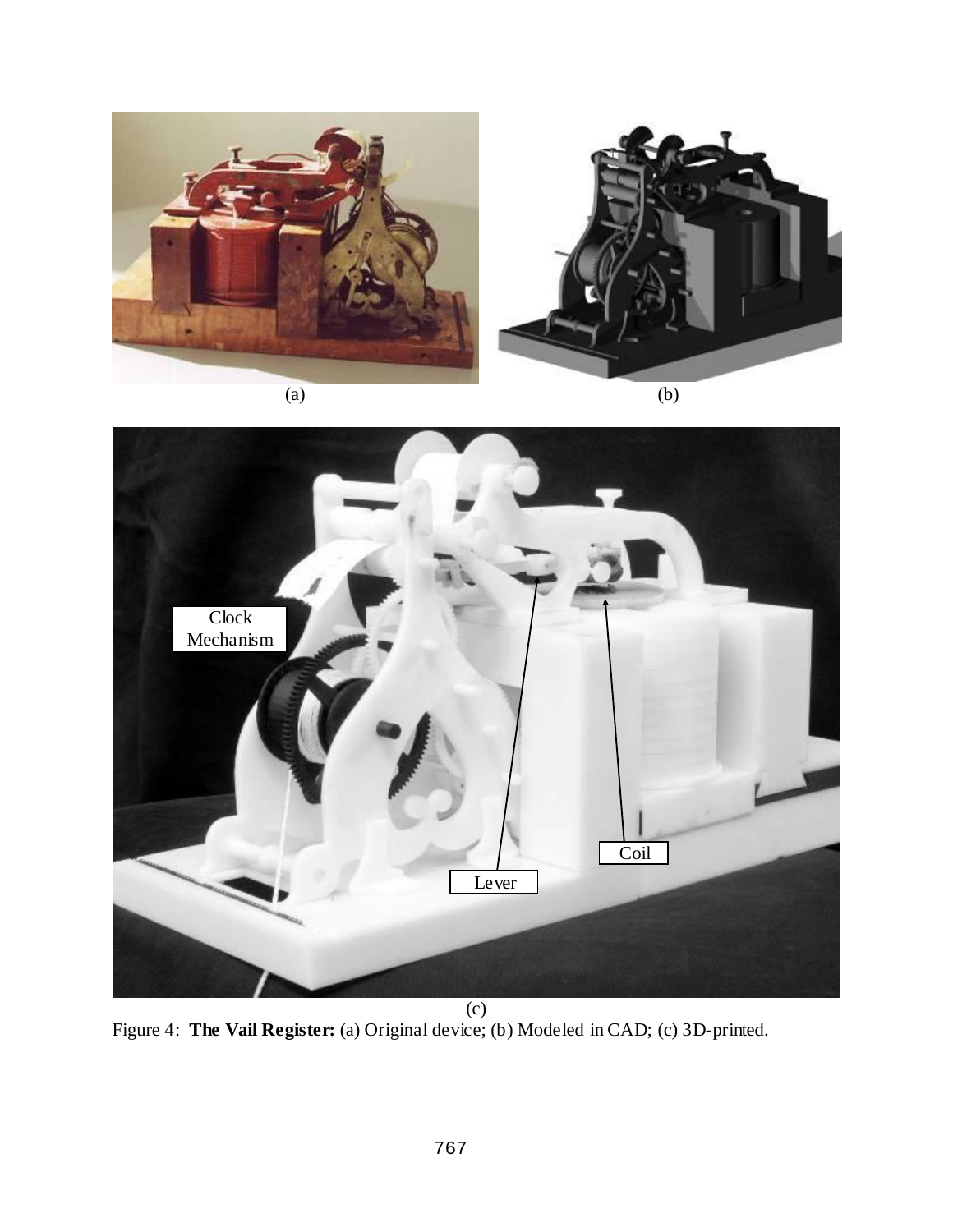

**Figure 5: Transmitted messages:** (a) message transmitted on printed machine, reading "What Hath God Wrought" from left to right, with "Wrought" repeated; (b) The original message received in Baltimore by Alfred Vail from Samuel Morse in Washington reading:

# **"..... .- - | .... .- - .... | --. --- -.. | .-- .-. --- ..- --. ...."**

#### **Conclusion**

In conclusion, a traditional electromagnetic actuator and complex electromechanical device has been fabricated using SFF. This is the first time a macroscopic electromagnet has been produced. An inexpensive freeform fabrication technique has been demonstrated to print freeform actuators. With this new development, we are one step closer to machines being able to design and print themselves as envisioned by Lipson (2005). We now know it can be done; the last challenge is making the machine that can do reliably. In the same way that the Vail register marked the transition to a new age of communication, the advent of classical electromechanical devices to the list of systems capable of being fabricated by SFF may help generate the transition from mass production to mass customization and fabrication of truly unique devices.

#### **Acknowledgements**

The authors would like to thank Karan Rustagi for major contributions to the telegraph model.